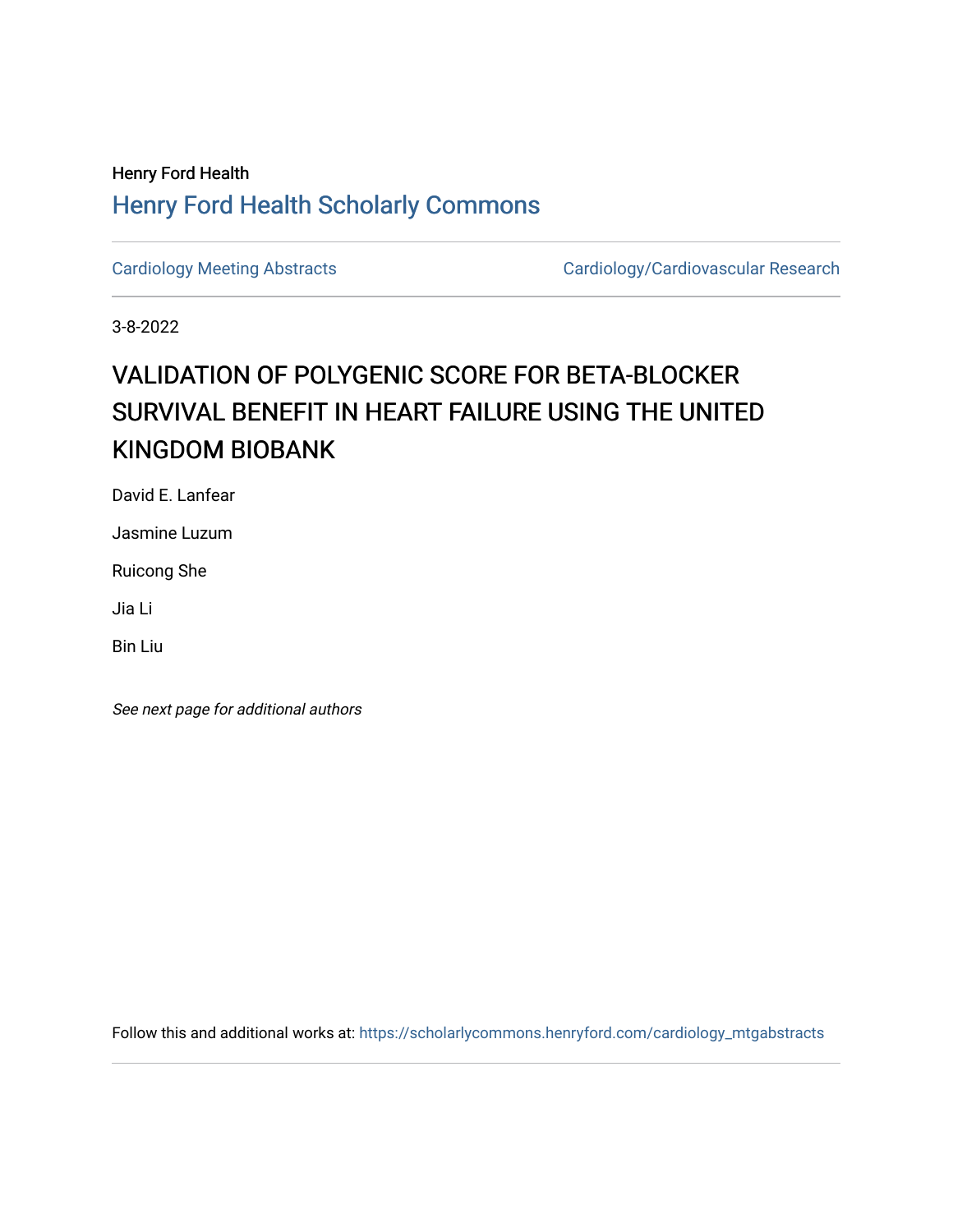## Authors

David E. Lanfear, Jasmine Luzum, Ruicong She, Jia Li, Bin Liu, Edward L. Peterson, and Keoki L. Williams